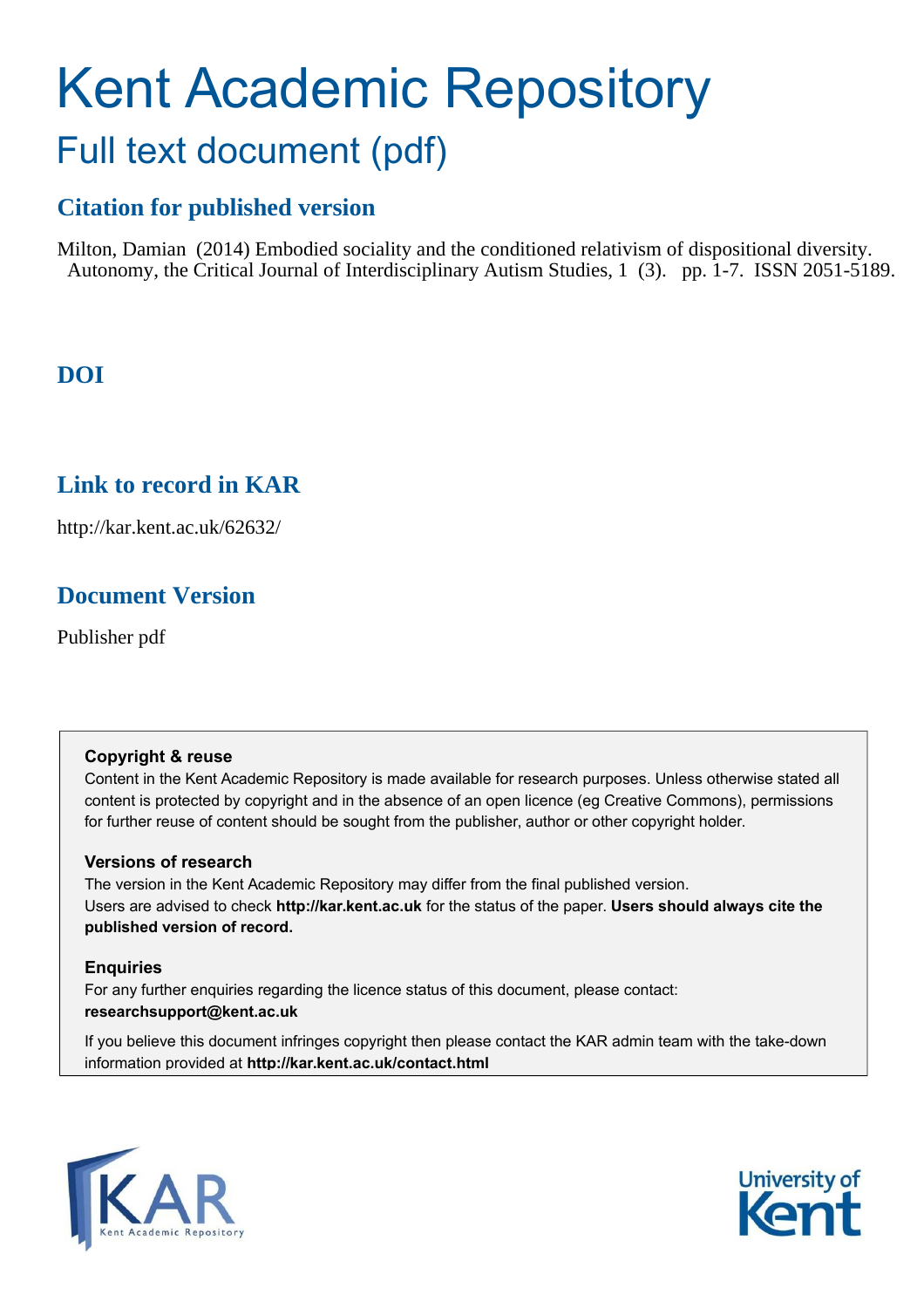

Autonomy, the Critical Journal of Interdisciplinary Autism Studies

## Volume 1. No. 3 **Embodied sociality and the conditioned relativism of dispositional diversity**

July 31, 2014 By Damian Milton

#### Abstract:

This paper explores the concepts of 'embodiment' (Merleau-Ponty, 1945), as well as those of 'conditioned relativism' and 'dispositional diversity' as first devised by the paper's author some fifteen years ago as an undergraduate student, and applies them to debates regarding neurodiversity. These concepts were devised by the author many years prior to being diagnosed as being on the autistic spectrum, having been previously assessed as "suffering" from a number of mental illnesses by a number of psychiatrists in his youth. Drawing upon Marxist and Phenomenological theories in particular, these concepts are explained through an eclectic citation of references ranging from Lao Tsu to Jimi Hendrix. These philosophical/sociological conceptions will be contrasted with those of others within the neurodiversity movement as a way of highlighting the need for "autistic solidarity" and the disabling effects of being isolated from others of similar disposition. It is hoped that through this overview, a theoretical account of autistic difference being a normal part of the diversity characteristic of all nature, and thus hopefully dislodging the hegemonic dominance of what constitutes "normalcy".

*This paper was first delivered at the Theorising Normalcy Conference 2012.*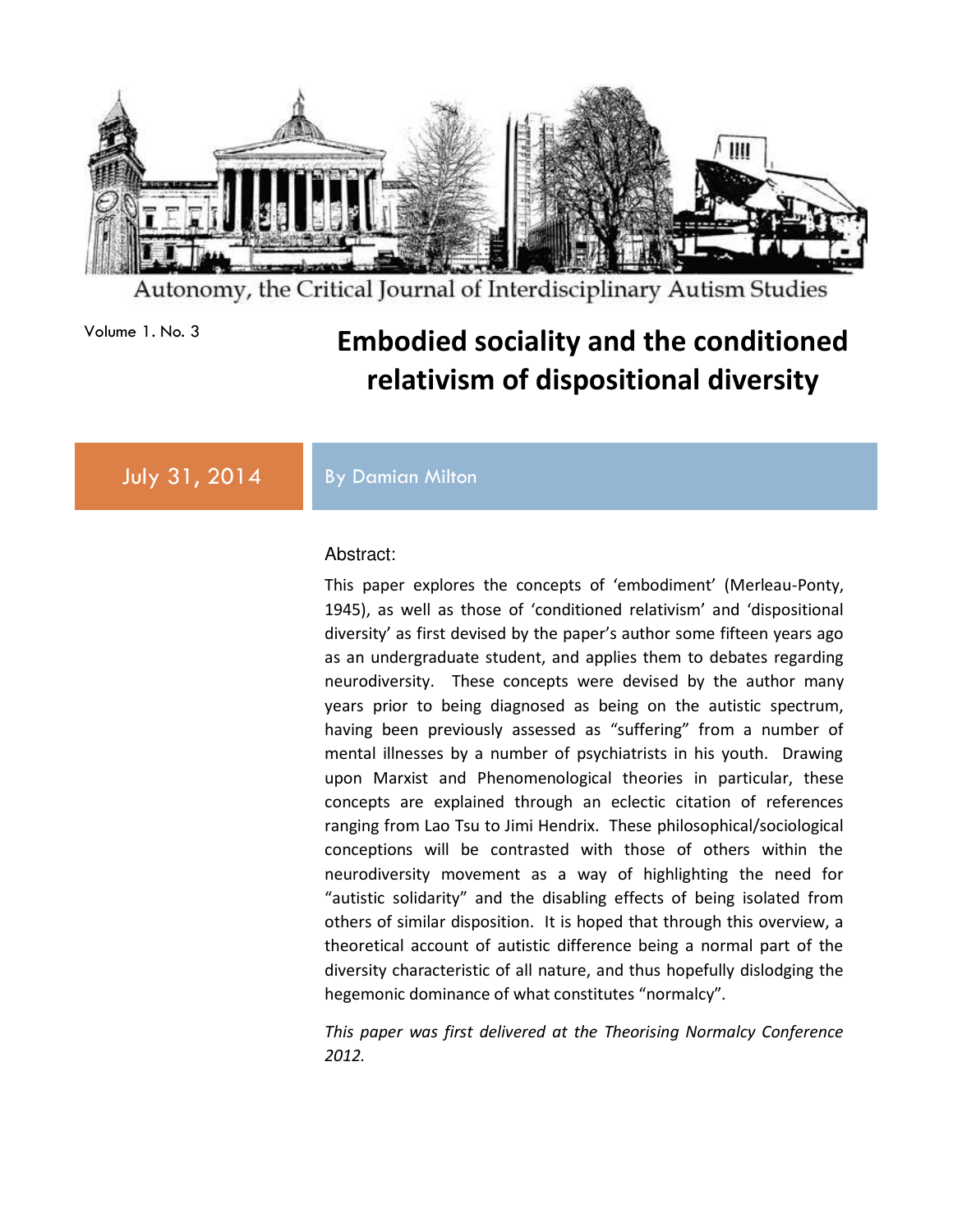# Embodied sociality and the conditioned relativism of dispositional diversity

#### **By Damian Milton**

#### **Introduction**

*"Socrates: ...there are two types of madness, one arising from human disease, the other when heaven sets us free from established convention.*

*Phaedrus: Agreed." (Plato, 1973: 80-81).*

Throughout human history there has been narratives regarding "madness" and psychological abnormality. The above quote from the dialogues of Plato sets out two very differing narratives however that have persisted to this day. The former describes madness in terms of an illness, a disease that blights the mental faculties of those who suffer from it. The latter a far more positive view of mental abnormality that frames such deviance as a setting free from "established convention". In the dialogue Socrates and Phaedrus separate these two narratives out to define two differing types of mental abnormality, one good and one not. Yet in the narratives surrounding mental and neurological diversities today similar narratives abound of both kinds regarding the same socially constructed "conditions".

This paper charts the development of a philosophy regarding the dispositional diversity of human agency that originated in my own undergraduate study some fifteen years ago. As a teenager I had been labelled with a number of psychiatric conditions, all of which did not sit well with my own personal experiences and understandings. This led to an aversion of the psychiatric profession, yet also the beginning of a search to understand why I felt so socially different. This search led me to the study of philosophy and sociology, where I began to build theories regarding dispositional diversity and the conditioned relativism of human agency.

*"The box most applicable to my perceptions of selfhood in Kramer's (1994) analysis, is that of the 'socially isolative schizoid', which to me underlies a belittling of 'abnormal' dispositions." (Milton, 1999).*

It was during this period that I also studied the works of radical psychiatrists and work regarding the social model of disability. These ideas were brought sharply to focus however when my son was diagnosed as autistic some years ago. In researching autism it became apparent that I myself could be considered as on the autism spectrum and I was later diagnosed in 2009 at the age of thirty-six. In the years before my diagnosis I had become increasingly aware that I was not alone in my philosophical ruminations, as to my surprise there was an entire "neurodiversity" movement already in existence.

Drawing upon Marxist and Phenomenological theories in particular, this paper explores the concepts of dispositional diversity and conditioned relativism. These philosophical/sociological conceptions will be contrasted with those of others within the neurodiversity movement as a way of highlighting the need for "autistic solidarity" and the disabling effects of being isolated from others of similar disposition. It is hoped that through this overview, a theoretical account of autism and neurodiversity will be presented.

#### **Conditioned relativism and dispositional diversity**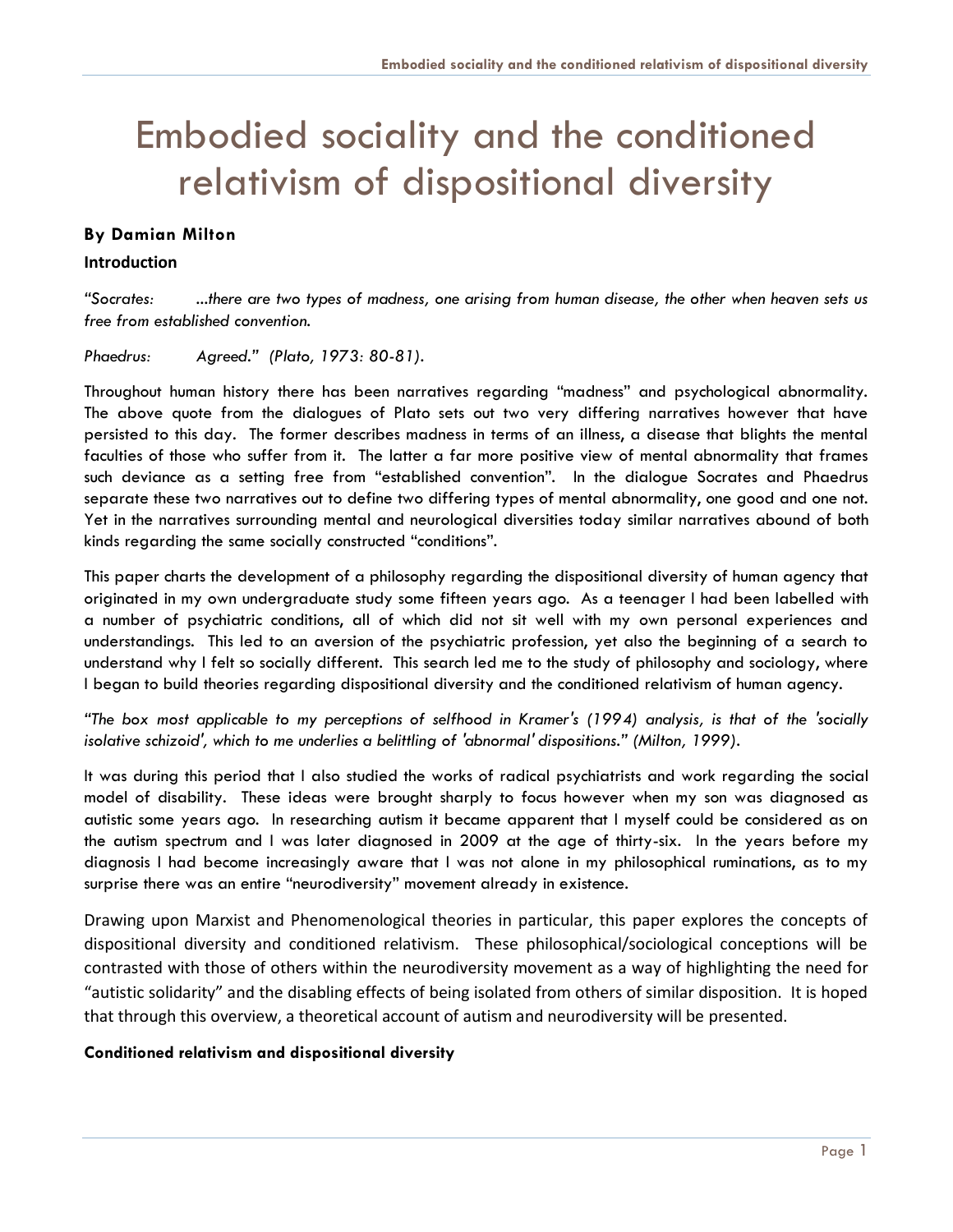*"Men make their own history, but they do not make it just as they please…The tradition of all the dead generations weighs like a nightmare on the brain of the living" (Marx, 1852/1970:15).*

It has long been recognised that people are both materially and discursively produced and conditioned within an historical and cultural context. Yet such assertions can also lead to a philosophy of mind that is purely deterministic, running contrary to the liberal ideals of free will, choice, rights and responsibilities. According to the theory of conditioned relativism, unconstrained free will is a myth, with every entity being somewhat interconnected with the material and social nexus which produced them. The appearance of a unified self with a coherent consciousness able to freely act being an illusion created by each embodied person being conditioned uniquely and relativistically. Despite the entity of a self being entirely dependent on the material and social environment it finds itself in, the emergent property of consciousness is, within this conceptualisation, uniquely dependent on the somatic affordances (physical limitations) of a physical brain. Thus social agents are constructed in a unique way, yet one which is fully configured within a material and social environment. An entity dependent on the social for survival and yet is an active agent within it. Although all humans are conditioned in this way, each occupies a unique trajectory in their development, each building their own experiences and perceptions of social life and even their use of language. Language may contain what is communicable, yet much meaning is lost in translation (Milton, 2012). Such issues are further contorted by social positionality and relations of power. The social perception of the socially alienated outsider (Becker, 1963) has long been of issue in social theorising and is reflected by attempts to both normalise populations deemed as deviant, and in reactions of 'insider' standpoint epistemology, concerns regarding reflection in practice and on positionality in research, feminist concerns of situated knowledge, and more recently the expressions of "neurodiverse" activists.

*"Extremes of any combination come to be seen as 'psychiatric deviance'. In the argument presented here, where disorder begins is entirely down to social convention, and where one decides to draw the line across the spectrum." (Milton, 1999 - spectrum referring to the "human spectrum of dispositional diversity").*

The outcome of the conditioned relativism of human embodied sociality creates a diversity of dispositions and developmental trajectories. Thus in the formulation, there is no "neuro-typical" to deviate from other than an idealised fantastical construction of Galtonian inspired psychological measurement. The above quote suggests that there are arbitrary lines "drawn in the sand" between what constitutes normality and psychiatric (or indeed neurological) deviance from often arbitrary measurements comparing the development of children against a flawed theory of stages and milestones.

#### **Trait theories of personality**

Throughout history, personality was conceived of in terms of types, perhaps the earliest being those of Hippocrates in Ancient Greece, who divided people into categories: melancholic, choleric, phlegmatic and sanguine; based upon a scientifically naïve notion of an excess or lack of bodily humours. Butt (2007) explains how contemporary theories regarding individual differences in personality grew from three dominant psychological traditions: Experimental, Psychometric and Clinical. All of these strands of thought are interested in the individual differences that people express, in terms of behaviour and what is commonly perceived as personality. The experimental tradition, often argued to be the dominant one within twentieth century psychology began with behaviourist theories, before being largely surpassed by cognitive theories in the latter half of the century. The psychometric tradition originated in attempts to measure cognitive abilities such as intelligence, establishing traits (ways in which individuals could be said to differ from one another).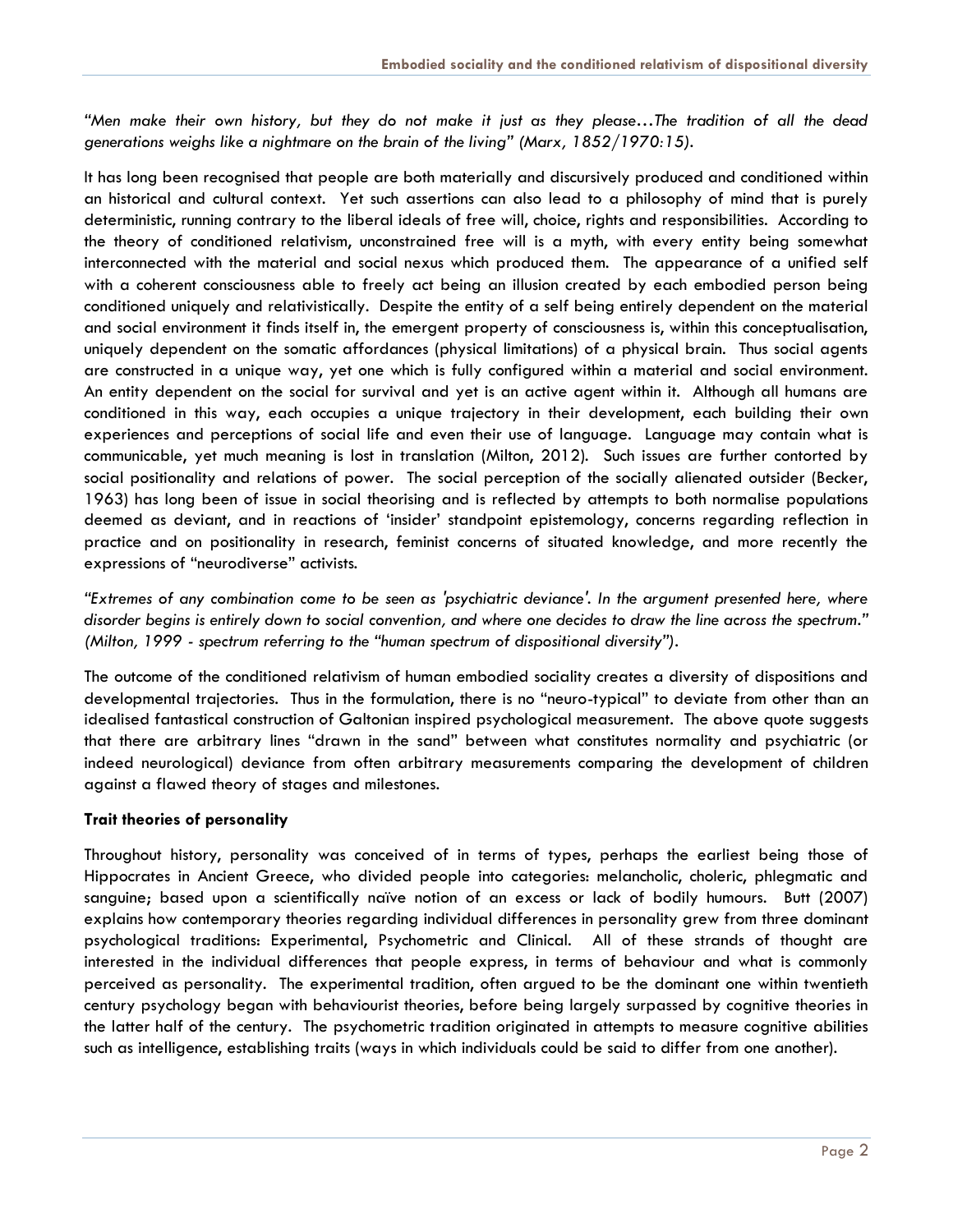Trait theories are exemplified in the work of Eysenck and Rachman's (1965) study, where classification is seen as fundamental to the "scientific study of human personality". Eysenck and Rachman (1965) suggest that through the use of factor analysis, clustering groups of traits and then reducing these to super-ordinate measurements, individuals could be measured using standardised scales along two personality dimensions that could be shown to endure over time: extraversion-introversion and neuroticism-stability. Differences along these continuums were then said to be linked to biological differences. Eysenck and Rachman (1965) then contended that personality inventories could be used to make predictions about how people were likely to act in certain situations and make comparisons between individuals.

Interestingly, Eysenck and Rachman (1965) utilised the same four personality types as originally described by Hippocrates, yet clustered certain personality traits within these types, identified by psychometric questionnaires measuring personality across the two crossing continuums of introversion-extraversion and neurosis-stability. An interesting analogy can be made between extremes of these types and the characters of the 'Winnie-the-Pooh' stories. The melancholic disposition (introverted-neurotic) exemplified by Eeyore's depressive nature (Moody, Rigid, and Pessimistic) and the social anxiety of Piglet (Anxious, Reserved, and Quiet). The choleric temperament (extraverted-neurotic) characterised by Tigger and possibly Roo (Restless, Excitable, Impulsive, Optimistic, and Active). There is also the phlegmatic characters (introverted-stable) of Owl and Pooh himself (Passive, Thoughtful, and Calm), and even the sanguine personality (extraverted-stable) of Rabbit taken to the extreme of a somewhat authoritarian personality (Outgoing, Talkative, and Responsive). According to normative categorisations of abnormal deviance, all such extremes of psychiatric/neurological divergence are pathologised with misguided attempts to normalise such character types. Even if this were possible, it is argued here that attempts at behavioural modification are like attempting to change the characters of the hundred-acre wood to be indistinguishable from Christopher Robin.

The same psychometric methodologies have been used in the creation of autism quotient tests (Baron-Cohen, 2003) and reflect an appeal to scientific credibility and an adherence to the use of quantitative data collection and analysis. In criticism to such approaches, Butt (2007) argues that social psychological knowledge, rather than being based on pre-existing phenomena waiting to be discovered, suggests that knowledge is constructed and situated historically and culturally. Knowledge therefore, is seen as being socially situated and not a measurable and objective standard separated from those who produce it.

Trait theory rests upon the assumption that a consistent structure of personality resides in each individual person, yet perceptions of attributes related to others may have more to do with those doing the perceiving, than those being perceived. Traits from this view are nothing more than constructions in the 'eye of the beholder' that reflect a world view of the perceiver, rooted within cultural ideologies and not a reflection of inner psychological dispositions of those being rated. Mischel (1968, cited in Butt, 2007) argues that attributions of disposition made about others reflect the perceptual prejudices of the onlooker. He found that people will rate others' attributes having observed them very briefly and that behavioural traits rarely show the consistency that trait theorists suggest. These findings suggest a fundamental attribution error is being made by trait theories, with those doing the rating attributing dispositions to the actions and behaviours of others without any justification. Mischel (1968, cited in Butt, 2007) also criticised the questionnaires used in psychometric testing, with words such as "often" being construed to mean different things to different people and are thus an invalid indicator of some underlying trait, accordingly, behaviour is theorised as much more context specific and situated. Thus, trait theory does not attempt to capture the unique richness of individual character, but rather measure and classify it.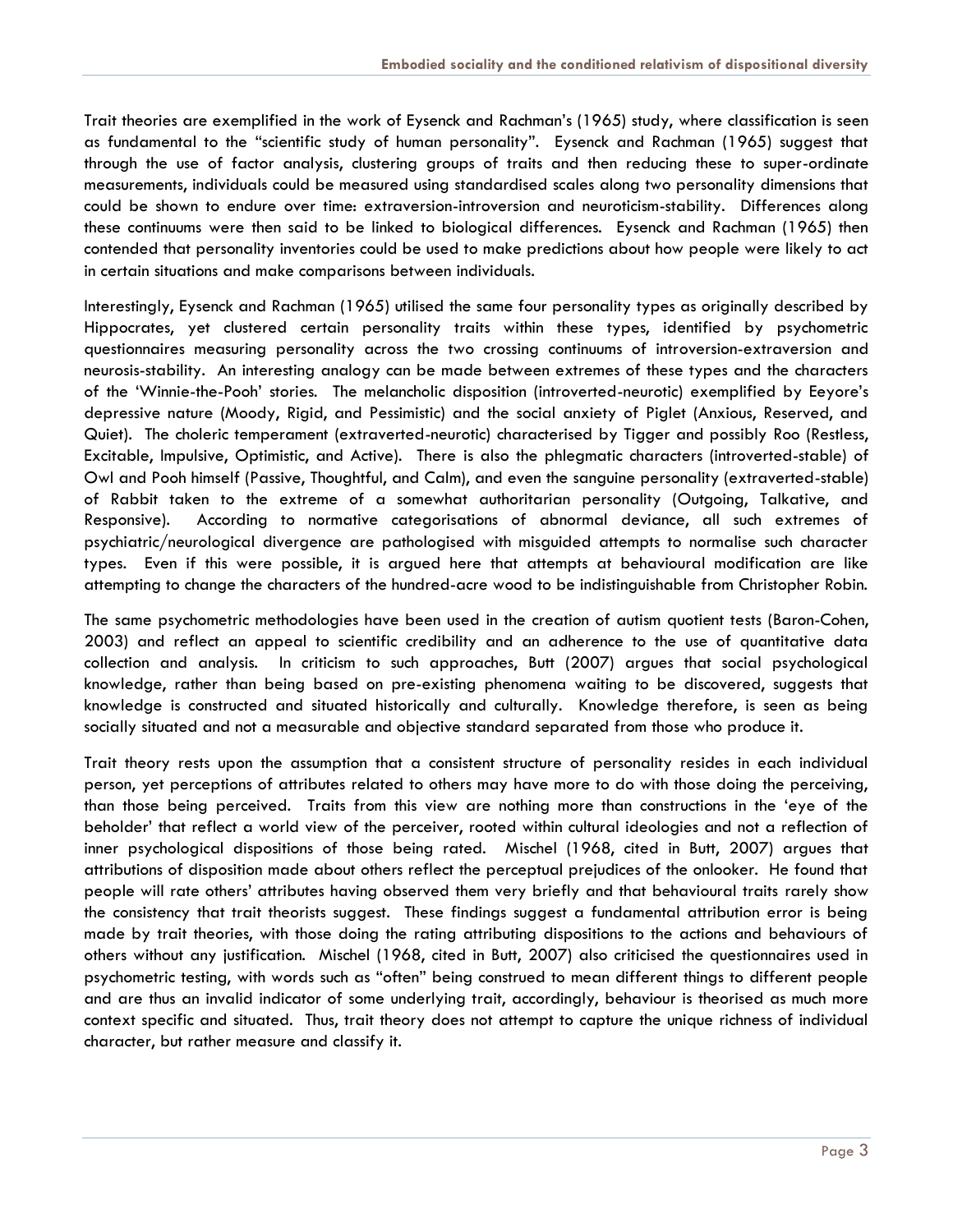It can be argued that the nomothetic approach adopted by trait theory offer little more than a description of behaviour and displays a circularity of reasoning, for example: explaining aggressive behaviour by saying someone is aggressive. In response to this criticism, such theorists suggest that personality traits can be related to underlying physiological factors. In so doing, they attempt to avoid the criticism that trait theory just redescribes phenomena, by positing a materialist account of behaviour and the mind-body problem within philosophy, an account for human action based in unchangeable and stable biological difference.

Within the framework of conditioned relativism, a diversity of dispositions ensues, yet rather than being unchangeable and stable differences based purely in biology, dispositions are also forged in unique social positionalities – an ever-changing embodied sociality. In constant movement more analogous with the river flowing through the hundred-acre wood then the reductionist accounts of trait theorists.

*"Nothing endures but change" – Heraclitus* 

#### **Social normativity and the sick role**

#### *"When you realise there is nothing lacking, the whole world belongs to you" – Lao Tzu*

In contrast to the philosophy of Hercalitus or Lao Tzu, alongside the ideology of normalcy, deviance and lack being symptomatic of psychological trait theorists through the ages, notions of social normativity have also flourished. Such normative theories have indeed dominated much political philosophy and early sociological theory, the founding fathers of normative sociological discourse being Auguste Comte and Emile Durkheim. Durkheim (1897) suggested that individuals had a personal need for a state of equilibrium regarding the regulation of one's moral values and integration into society. Too little or too much could lead to dysfunction and even suicide through social anomie. Thus people were seen to need a level of social control and sanction, for their own good and for the good of society. Despite Durkheim (1897) believing that society needed a certain amount of social deviance in order to maintain enough dynamism for change, he also argued that deviance was functional for reinforcing the norms and values of society. Thus the positioning of some of the population as deviant outsiders was an inevitable part of a functioning society, reifying inequality and notions of the idealised norm in contrast to a deviant other.

The functionalist notions of Durkheim (1897) were embedded within the sociological theorising of the Post-War American theorist Talcott Parsons (1951) who developed the theory of the sick role. Within this conceptualisation illness and disability were seen as a deviancy from functional norms in need of professional monitoring and surveillance. Thus power became vested in the professional expert as a gatekeeper to the sick role and not the patient, literally seen as a role of being patient for the expert advice offered by the medical profession, which was to be followed in order to remediate one's condition and take one's place back in the economy. This system was seen as an ideal type model upon which to base service provision.

With rising life expectancy in many highly-developed societies in the post-War era, and increasing numbers of people being classified as long-term ill or disabled, Safilios-Rothschild (1970) expanded Parsonian notions of the sick role to include people who were deemed unable to achieve a level of functional norms: the rehabilitation role. The reasoning here consisting of those deemed disabled to make every effort to achieve as close a fit to normality as was possible, or as Goffman (1963) would have critiqued as leading to stigmatisation, to pass as normal.

Functionalist ideals of normalcy have dominated the field of autism studies, with the autistic lifeworld being invaded by a never-ending tide of interventions that try to eradicate autistic styles of diversity. Such a medicalisation and psychologisation of autism has led to internalised oppression and psycho-emotional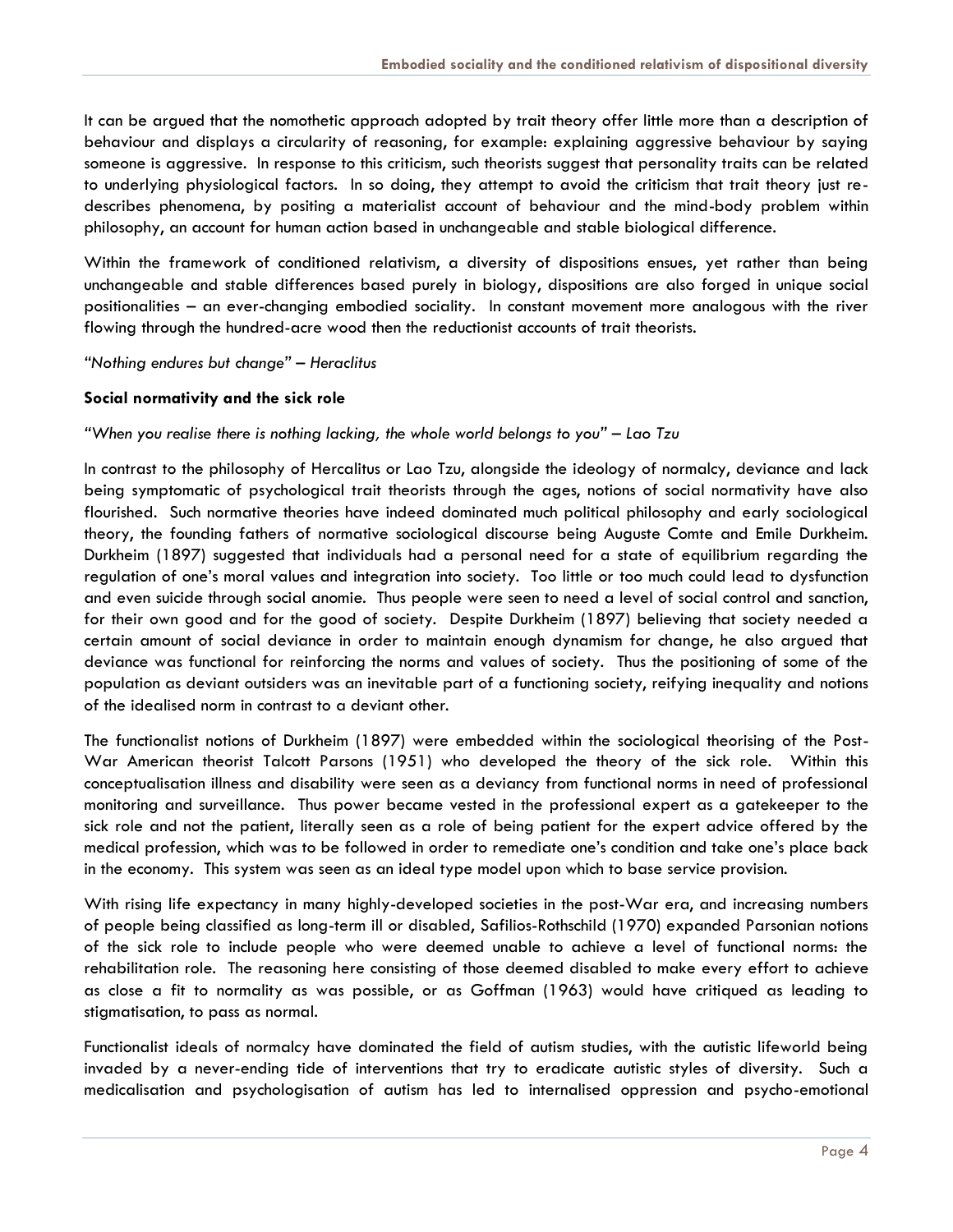disablement (Reeve, 2011; Milton and Moon, 2012) and the rise in psychopharmacology in attempts to control and placate people with genuine "problems of living".

*"I cannot foresee Prozac gaining much more popularity, perhaps because of the stubbornness and perseverance of people like myself, who despite living through a 'culture of depression', refuse to be swept along by the rise of psychopharmacology. At least that is, until the next 'miracle drug' arrives, to enable us to live a more 'normal' and 'productive' life." (Milton, 1999).*

#### **Fragmented phenomenological constructions of social reality**

The phenomenologist Alfred Schutz (1967) split experiences of the social lifeworld into four different aspects: the umwelt (directly experienced social reality), mitwelt (experiences interacting with contemporaries), vorwelt (previous experiences) and fogwelt (imaginations of future possible experiences to come). For Schutz (1967) as people develop there is a general transition within the lifeworld between direct to indirect understandings of experience, leading to an increasing anonymity with what is directly experienced, whilst also creating and re-creating the experiencing of the world by themselves and others through their agency. Uexhull (1957) argued that an organism integrated experiences of the umwelt in what he termed the 'collective umwelt', somewhat similar to notions of the integration of central coherence in psychological theories of autism. Interestingly, Uexhull (1957) hypothesised that disruption to an organism could mean that such an integration would not operate efficiently.

It has been theorised by a number of autistic academics that autistic people can be somewhat characterised by a fragmented perception and experience of the social lifeworld as described by Alfred Schutz (1967). Murray et al. (2005) suggest that autistic people have a tendency toward a monotropic focusing of perceptual interest and attention, yet this could be expressed in any number of different variations. Dawson (2012) argued that the cognitive domains within the brains of autistic people tend to work in relative isolation to one another. Pieper (1989) argued that it was the human capacity to reason which allowed them to live in 'welt' (the social lifeworld), whilst plants and animals lived in an untamed umwelt. A lack of social reciprocity has often been cited as a deficit contained within the minds of autistic people (Baron-Cohen, 2003). Yet such theories psychologise what is essentially a socially negotiated interactive event. Indeed, the dispositions of autistic people are misunderstood themselves and ostracised for their otherness. The autistic experience of the lifeworld is often fragmented, but there also exists a "double empathy problem" between interacting agents of widely differing disposition and perception (Milton, 2012).

*"He who knows, does not speak. He who speaks, does not know" – Lao Tzu* 

The metaphysical philosophy of Pirsig (1991) suggests a working model of dynamic and static quality to the properties of entities. As an example, language in this conceptualisation has a reified static quality of having been inscribed and exchanged. Dynamic quality however much more resembles the directly experienced umwelt as described by Schutz (1967). Autistic people could be said to exhibit a dynamic quality of perception, one less stratified by learnt schemas, one less socialised into obeying normative ideologies, but an embodied sociality nonetheless. Merleau-Ponty (1945) suggested that all consciousness was perceptual, with one's sense of the world and of oneself being an emergent property, an ongoing becoming. By seeing (autistic) people as uniquely and relativistically embodied, yet within an historical and social nexus, helps to dissolve the dogmatic distinctions of mind/body and individual/society.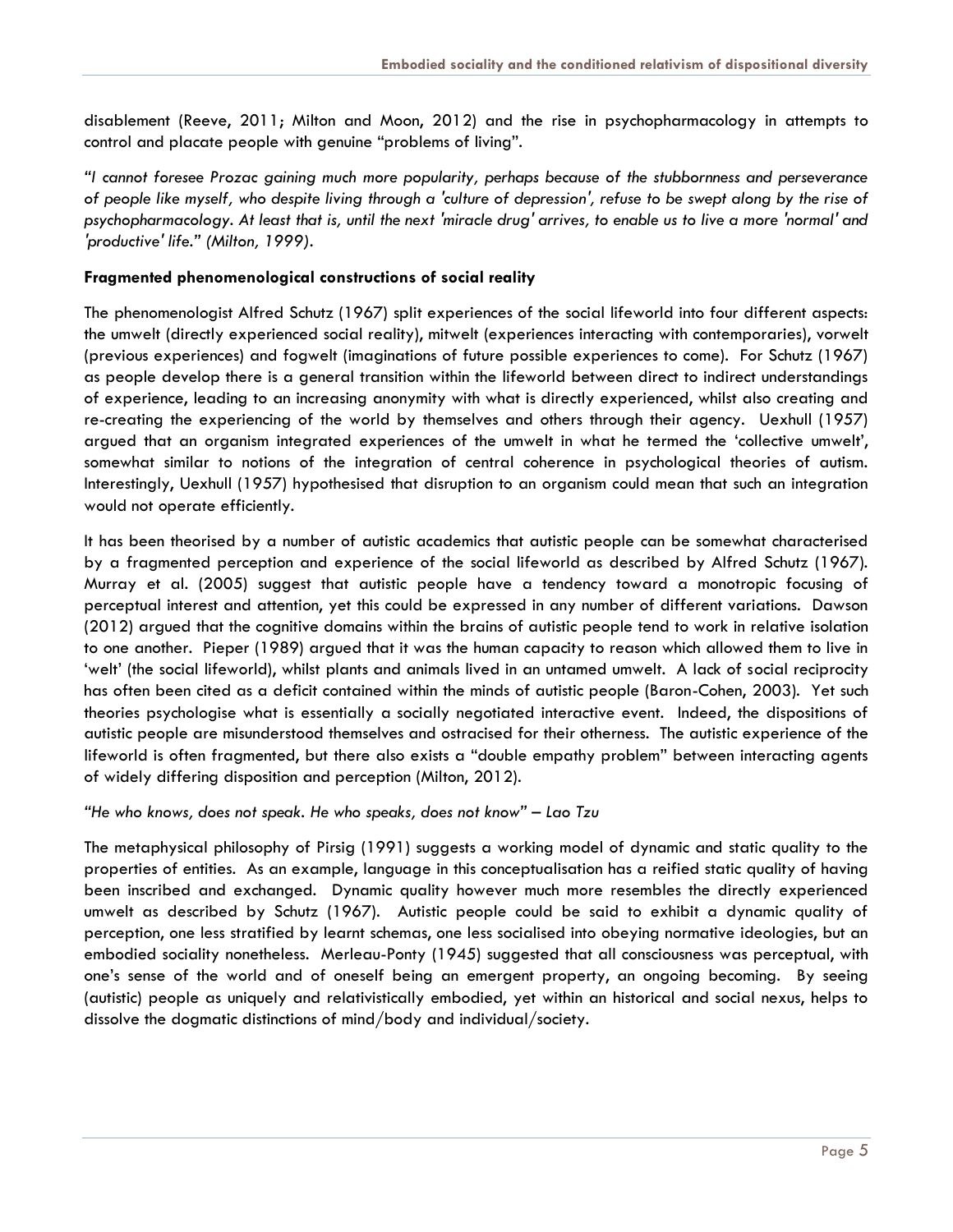#### **Subverting the hegemony**

#### *"I'm gonna wave my freak flag high" – Jimi Hendrix*

Despite various tensions between stakeholder groups, a dominant narrative persists in the field of autism studies that defines autism as a dysfunctional deviation from an idealised notion of normalcy, with little but tokenistic gestures being offered to autistic voices that are more often than not infantalised within debates. In subversion of this hegemony however, have been the growth of autistic narratives and discourse, and the development of autistic culture and communities. In resisting the dominant ableism within the field, the notion of impairment and deficit and resultant normalisation agenda must be deconstructed. Autistic people will need to be utilising their voices in, claiming ownership of the "means of autistic production", and potentially celebrate the diversity of dispositions within and without the culture, or in the words of my Great Uncle:

*"I wish no harm to any human being, but I, as one man, am going to exercise my freedom of speech. No human*  being on the face of the earth, no government is going to take from me my right to speak, my right to protest against wrong, my right to do everything that is for the benefit of mankind. I am not here, then, as the accused; I *am here as the accuser of capitalism dripping with blood from head to foot." (Maclean, 1919).*

#### **References**

Baron-Cohen, S. (2003) *The Essential Difference.* London: Penguin.

Dawson, M. (2012) *In conversation with...CRAE Seminar.* Institute of Education.

Durkheim, E. (1897/1972) *Suicide.* London: Sage.

Eysenck, H. and Eysenck, M. (1958) *Personality and Individual Differences.* London: Plenum.

Hendrix, J. (1967) *If Six Was Nine.* Polydor Records.

Heraclitus – quote accessed from: http://www.brainyquote.com/quotes/authors/h/heraclitus.html, 09/06/12.

Gell-Mann, M. (2002) *The Quark and the Jaguar: Adventures in the Simple and the Complex*. London: Owl Books.

Goffman, E. (1963) *Stigma: Notes on the Management of a Spoiled Identity.* Harmondsworth: Penguin.

Lao-Tzu – quote accessed from: http://www.brainyquote.com/quotes/authors/l/lao\_tzu.html, 09/06/12.

Maclean, J. (1919) *Speech from the Dock*, accessed from: http://www.marxists.org/archive/maclean/works/1918-dock.htm, 09/06/12.

Marx, K. (1852/1970) The Eighteenth Brumaire of Louis Bonaparte. In R. Tucker (ed), *The Marx-Engels Reader.* New York: Norton, pp. 436-525.

Merleau-Ponty (1945) *Phenomenology of Perception*. London: Routledge.

Milton, D. (1999) *The Rise of Psychopharmacology [Masters Essay – unpublished].* University of London.